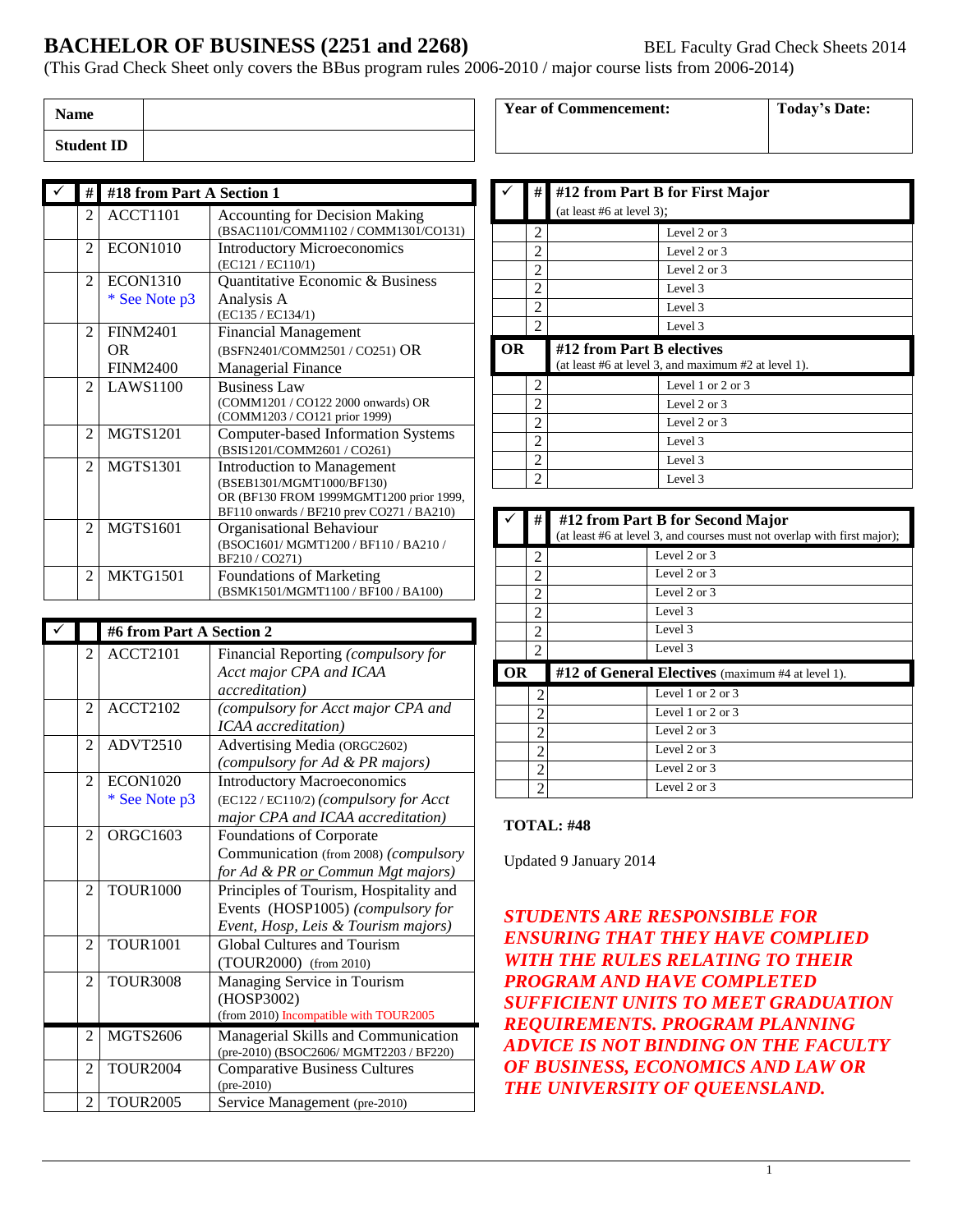# **BACHELOR OF BUSINESS (2251 and 2268)** BEL Faculty Grad Check Sheets 2014

(This Grad Check Sheet only covers the BBus program rules 2006-2010 / major course lists from 2006-2014)

|                                  |                                                                          | <b>MAJORS</b>                            |                                                                   |
|----------------------------------|--------------------------------------------------------------------------|------------------------------------------|-------------------------------------------------------------------|
|                                  |                                                                          |                                          | #12 from Part B for First Major (at least #6 at level 3).         |
| #12 from Part B for Second Major |                                                                          |                                          |                                                                   |
|                                  | (at least #6 at level 3, and courses must not overlap with first major). |                                          |                                                                   |
|                                  |                                                                          |                                          |                                                                   |
|                                  |                                                                          | <b>Accounting (Ipswich)</b>              |                                                                   |
|                                  | #                                                                        | #12 (at least #6 at level 3)             |                                                                   |
|                                  | $\overline{2}$                                                           | <b>ACCT3101</b>                          | (BSAC3101/COMM3303 / CO334)                                       |
|                                  | $\overline{c}$                                                           | <b>ACCT3102</b>                          | (BSAC3102/COMM3304 / CO336)                                       |
|                                  | $\overline{c}$                                                           | <b>ACCT3103</b>                          | (BSAC3103/COMM3305 / CO337)                                       |
|                                  | $\mathfrak{D}$                                                           | <b>ACCT3104</b>                          | (BSAC3104/COMM3402 / CO342)                                       |
|                                  | 2                                                                        | <b>LAWS3100</b>                          | (COMM3205 or CO323)                                               |
|                                  | 2                                                                        | <b>LAWS3101</b>                          | (COMM3206 or CO324)                                               |
|                                  |                                                                          |                                          |                                                                   |
|                                  |                                                                          | <b>Advertising (Ipswich) (only 2007)</b> |                                                                   |
| ✓                                | #                                                                        | $#12$ (at least #6 at level 3)           |                                                                   |
|                                  | 2                                                                        | <b>ORGC2602</b>                          |                                                                   |
|                                  | $\overline{c}$                                                           | <b>ORGC2610</b>                          |                                                                   |
|                                  | 2                                                                        | <b>ORGC3608</b>                          |                                                                   |
|                                  | $\mathfrak{D}$                                                           | <b>ORGC3621</b>                          |                                                                   |
|                                  | $\overline{2}$                                                           | <b>ORGC3622</b>                          |                                                                   |
|                                  | 2                                                                        | <b>RBUS3901</b>                          |                                                                   |
|                                  |                                                                          |                                          |                                                                   |
|                                  |                                                                          |                                          | <b>Advertising and Public Relations (Ipswich) (2008-2010)</b>     |
|                                  | #                                                                        | $\#12$ (at least #6 at level 3)          |                                                                   |
| #2 from                          |                                                                          |                                          |                                                                   |
|                                  | $\mathfrak{D}$                                                           | <b>ORGC2601</b>                          |                                                                   |
|                                  | #10 from<br>2                                                            | ADVT2511                                 | (ORGC3621)                                                        |
|                                  | 2                                                                        | ADVT3506                                 | (ORGC3608)                                                        |
|                                  | 2                                                                        | ADVT3507                                 | (ORGC3622)                                                        |
|                                  | $\mathfrak{D}$                                                           | ADVT3508                                 | (RBUS3906)                                                        |
|                                  | 2                                                                        | <b>COMU3002</b>                          |                                                                   |
|                                  | $\mathcal{D}_{\alpha}$                                                   | <b>RBUS3905</b>                          |                                                                   |
|                                  |                                                                          |                                          |                                                                   |
|                                  |                                                                          | program during the specified year/s.     | Previous courses are only applicable if you were enrolled in this |
|                                  | 2                                                                        | <b>MKTG2507</b>                          | $(2008 - 2009)$                                                   |
|                                  |                                                                          |                                          |                                                                   |
|                                  |                                                                          |                                          | <b>Communication Management (Ipswich) (2008-2010)</b>             |
|                                  |                                                                          |                                          |                                                                   |

| #                                                                 | $#12$ (at least #6 at level 3)       |                 |  |
|-------------------------------------------------------------------|--------------------------------------|-----------------|--|
| 2                                                                 | <b>IBUS3309</b>                      | (from 2010)     |  |
| 2                                                                 | <b>MGTS2608</b>                      |                 |  |
| $\mathfrak{D}$                                                    | <b>MGTS3602</b>                      |                 |  |
| 2                                                                 | <b>MGTS3611</b>                      |                 |  |
| 2                                                                 | <b>MGTS3614</b>                      |                 |  |
| 2                                                                 | <b>ORGC2609</b>                      |                 |  |
| $\mathfrak{D}$                                                    | ORGC2610                             |                 |  |
| $\mathfrak{D}$                                                    | <b>RBUS3613</b>                      |                 |  |
| $\mathfrak{D}$                                                    | <b>RBUS3905</b>                      |                 |  |
| Previous courses are only applicable if you were enrolled in this |                                      |                 |  |
|                                                                   | program during the specified year/s. |                 |  |
| $\mathcal{D}_{\mathcal{L}}$                                       | ORGC3609                             | $(2008 - 2009)$ |  |

| <b>Event Management (Ipswich)</b>                                 |                                      |                                                      |
|-------------------------------------------------------------------|--------------------------------------|------------------------------------------------------|
| #                                                                 | $\#12$ (at least #6 at level 3)      |                                                      |
| 2                                                                 | <b>EVNT2000</b>                      |                                                      |
| 2                                                                 | <b>EVNT2003</b>                      | (from 2011)                                          |
| $\overline{c}$                                                    | <b>EVNT2004</b>                      | (from 2011)                                          |
| 2                                                                 | <b>EVNT3003</b>                      | (from 2010)<br>Incompatible with (EVNT3001+EVNT3002) |
| 2                                                                 | <b>EVNT3004</b>                      | (EVNT2001)                                           |
| $\mathfrak{D}$                                                    | <b>EVNT3005</b>                      | (from 2011)                                          |
| 2                                                                 | <b>TOUR3009</b>                      | (MGTS3000) (from 2010)                               |
| Previous courses are only applicable if you were enrolled in this |                                      |                                                      |
|                                                                   | program during the specified year/s. |                                                      |
| 2                                                                 | <b>EVNT2002</b>                      | $(pre-2010)$                                         |
| 2                                                                 | <b>EVNT3000</b>                      | $(pre-2010)$                                         |
| 2                                                                 | <b>EVNT3001</b>                      | $(pre-2010)$                                         |
| $\mathcal{L}$                                                     | <b>EVNT3002</b>                      | $(pre-2010)$                                         |
|                                                                   | <b>MGTS3000</b>                      |                                                      |
| $\mathfrak{D}$                                                    | or                                   | $(pre-2010)$                                         |
|                                                                   | <b>MGTS3004</b>                      |                                                      |

|         | Food Industry Management (Gatton) (2007-2008) |                                |  |
|---------|-----------------------------------------------|--------------------------------|--|
|         | #                                             | $#12$ (at least #6 at level 3) |  |
| #8 from |                                               |                                |  |
|         | $\overline{2}$                                | <b>FOOD2007</b>                |  |
|         | 2                                             | FOOD3019                       |  |
|         | 2                                             | FOOD3020                       |  |
|         | $\mathfrak{D}$                                | <b>MGTS3968</b>                |  |
| #4 from |                                               |                                |  |
|         | 2                                             | <b>AGRC3023</b>                |  |
|         | 2                                             | FOOD3021                       |  |
|         | $\mathfrak{D}$                                | <b>MGTS2604</b>                |  |
|         | 2                                             | MKTG2960                       |  |

| <b>Hospitality Management (Ipswich)</b>                           |                                      |                                             |
|-------------------------------------------------------------------|--------------------------------------|---------------------------------------------|
| #                                                                 | $\#12$ (at least #6 at level 3)      |                                             |
| 2                                                                 | <b>HOSP2001</b>                      | $(\text{pre-2010})$ (from 2011)             |
| 2                                                                 | <b>HOSP2003</b>                      |                                             |
| 2                                                                 | HOSP2004                             | (from 2011)                                 |
| 2                                                                 | HOSP3000                             |                                             |
| 2                                                                 | HOSP3003                             |                                             |
| 2                                                                 | <b>HOSP3004</b>                      | (from 2010)<br>Incompatible with (HOSP3001) |
| 2                                                                 | <b>TOUR3009</b>                      | (MGTS3000) (from 2010)                      |
| Previous courses are only applicable if you were enrolled in this |                                      |                                             |
|                                                                   | program during the specified year/s. |                                             |
| 2                                                                 | <b>HOSP2002</b>                      | $(pre-2010)$                                |
| 2                                                                 | <b>HOSP3001</b>                      | $(pre-2010)$                                |
|                                                                   | <b>MGTS3000</b>                      |                                             |
| 2                                                                 | Ωr                                   | $(pre-2010)$                                |
|                                                                   | <b>MGTS3004</b>                      |                                             |